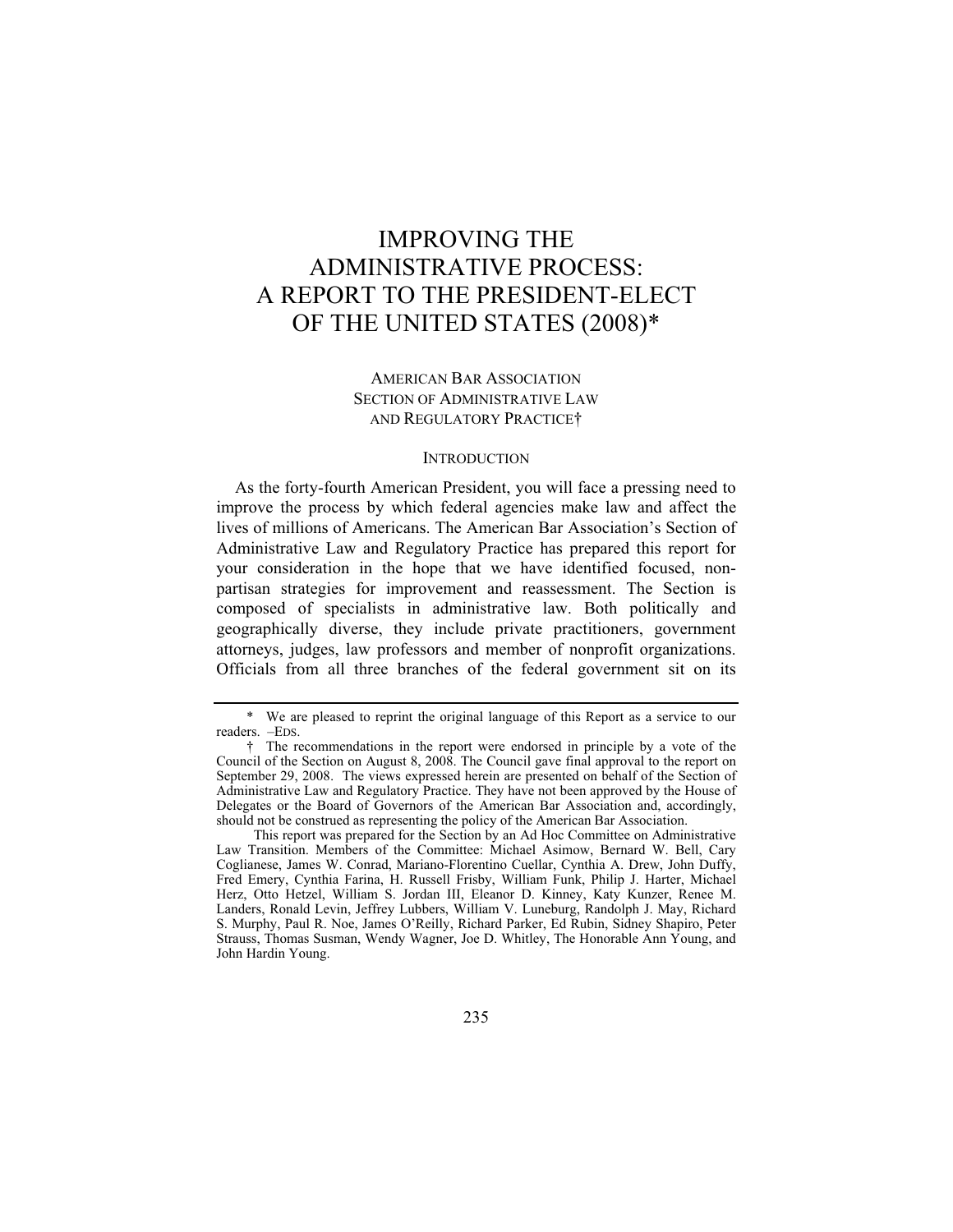governing Council. The views expressed herein are presented on behalf of the Section of Administrative Law and Regulatory Practice. They have not been approved by the House of Delegates or the Board of Governors of the American Bar Association and, accordingly, should not be construed as representing the policy of the American Bar Association.

In generating this report, the Section sought at every stage to achieve consensus among the broad range of interests represented in our membership. As a result, we believe the recommendations discussed in the report should have wide support and be susceptible of early acceptance.

#### RECOMMENDATIONS

In brief, our report urges you, first, to make prompt appointments of well qualified individuals to serve in your administration. Second, we urge you to join forces with Congress to rationalize and streamline the rulemaking process. More specifically, in overseeing the rulemaking process, you should (a) support the use of sound scientific risk assessment, (b) aggressively advance the use of information and communication technologies, (c) insist that agencies receive the funding they need for excellence in science and technology, and (d) seek to improve the management of the regulatory process. Third, we urge you to ensure that when federal agencies act to preempt state law, they should address these issues in explicit terms and act only after appropriate consultation with affected state officials. Fourth, we urge you to support ABA-sponsored legislation to reform the adjudication provisions of the Administrative Procedure Act. Finally, we urge you to take steps to revive the Administrative Conference of the United States, which Congress has recently reauthorized but not yet funded.

#### *Appointment of Your Administration*

Among your very first decisions will be to choose the appointees who will people your administration. At the highest level, this requires senatorial confirmation; but many appointments are made by you alone or by those whom you appoint to high office with senatorial confirmation. These are political judgments at root, yet we believe law and experience offer perspectives that are appropriate for us to address here.

#### *First, we exhort both you and the Senate to act promptly.*

Unfilled vacancies imperil effective administration. Nonetheless, past Presidents have not always been prompt in sending nominations forward, and the Senate has not always been prompt in considering nominations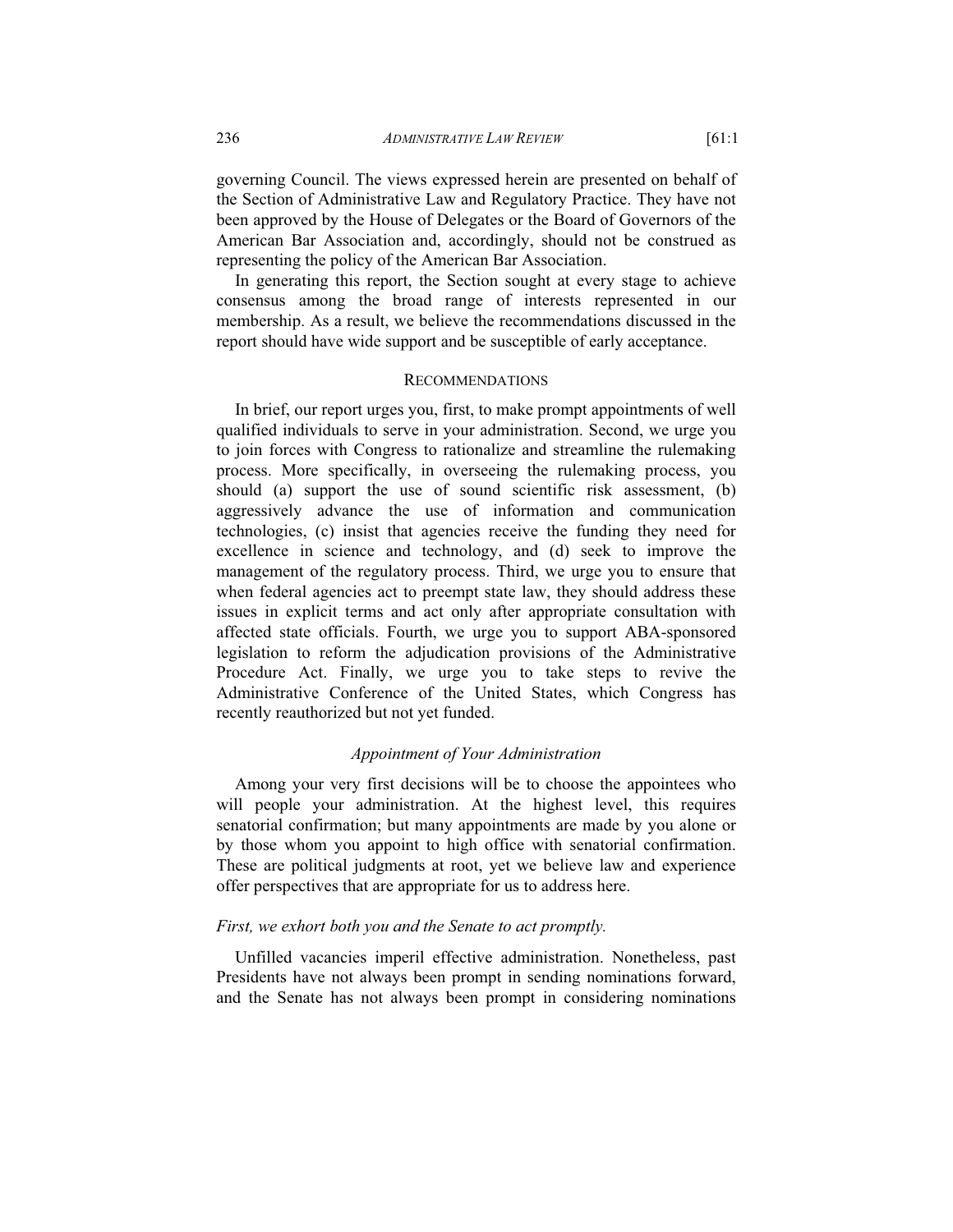once sent. Your primary control over the administrative apparatus does not reside in your ability to issue orders or to monitor performance, but rather is exercised through your selection of sound administrators to lead those agencies. That counsels deep and urgent attention to the appointment process on all sides.

*Second, effective administration of regulatory and beneficiary programs requires the appointment of persons of high ability to positions of leadership.*

We recognize that Presidents regularly appoint people who have actively participated in the successful presidential campaign, or who are party loyalists, or who are promoted by influential constituency groups. Appointments stemming from these factors can, of course, be appropriate. Nevertheless, we, as practitioners and others involved in the substantive areas that will be directly affected by your appointments, urge you not to allow those factors to overshadow qualities such as competence, leadership ability, and familiarity with the programs that will fall within their charge. Such qualifications in the people you appoint are important to the fulfillment of your own constitutional responsibility to take Care that the Laws be faithfully executed.

A related and equally vital quality for you to seek in your appointees will be a sense of being committed to carrying out the programs that they will respectively be asked to administer. "Faithful execution of the laws" begins with a President and top officials who are committed to fulfilling the objectives charted by statute. Of course, there may be times when a particular statutory requirement tends to undermine the effectiveness of the program as a whole, or conflicts with your appointees' policy preferences, or your own. When such conflicts arise, efforts by you and your administration to secure legislative revision or repeal of those mandates can be entirely appropriate. Unless and until such change occurs, however, the principle of the rule of law dictates that such statutory provisions must be followed.

## *Third, we observe that many time-honored qualifications for presidentially appointed offices are embedded in legislation.*

We know that some argue that virtually any statutory qualifications requirement unconstitutionally infringes upon the President's appointment powers. Whatever conclusions people might reach on that constitutional issue, our judgment is that many of these statutory requirements have proved over time to be salutary. For example, the requirements that the Solicitor General of the United States be a person "learned in the law" and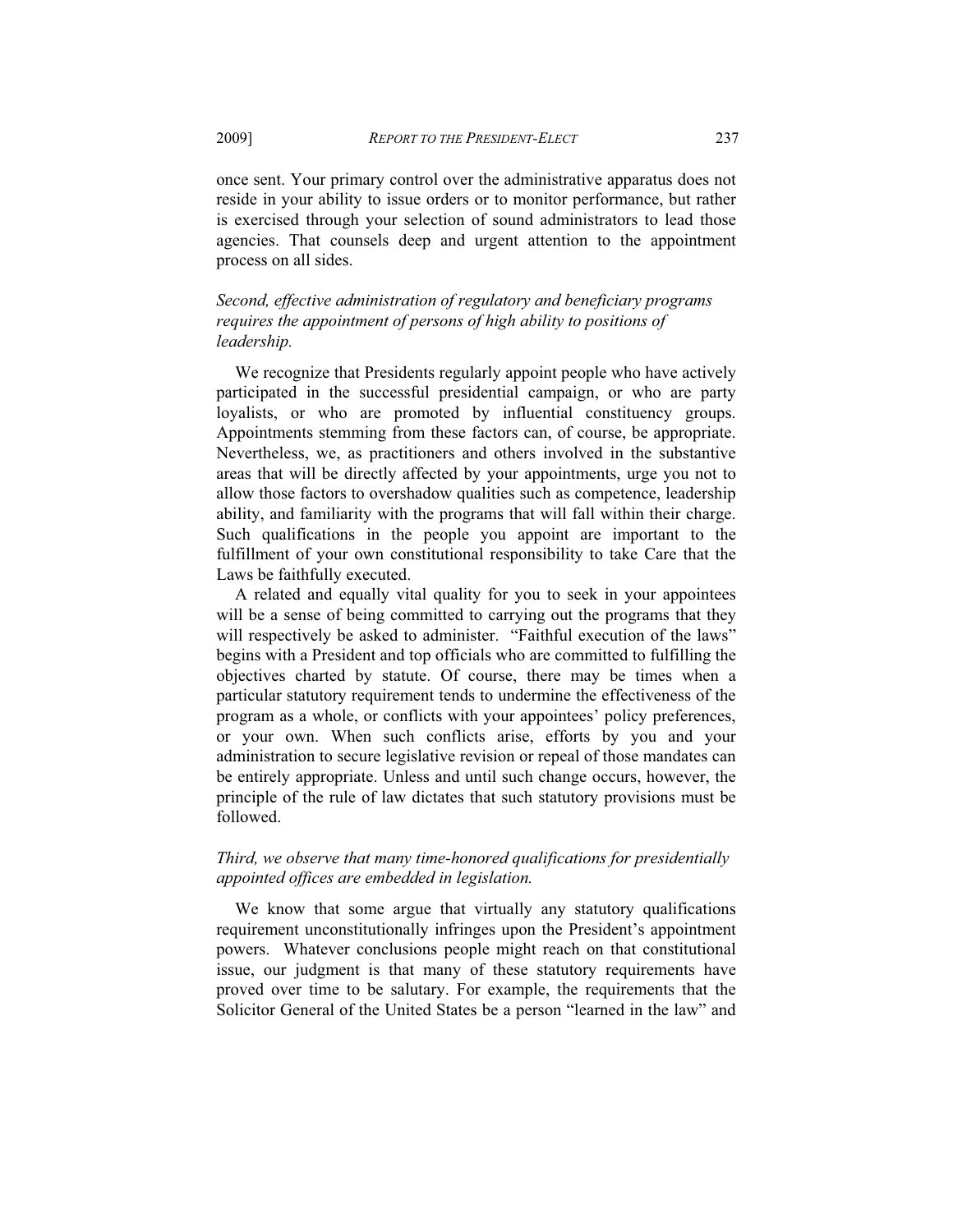that the Surgeon General be appointed from individuals who "have specialized training or significant experience in public health programs" have surely enhanced the stature of their offices, contributing to the respect they have generally enjoyed. The statutory exclusion of active duty personnel from top posts in the Pentagon has surely contributed to the maintenance of the fundamental principle of civilian control over the military.

Statutory qualifications sometimes reflect more political choices. These, too, have generally been salutary. As a means of assuring relative balance in the performance of the multi-member authorities it has created, Congress has often written limitations on party status into the governing statutes so that no more than a bare majority may belong to the same party. In other contexts, it has specified representation of particular interests on these bodies. For example, a statute provides that in making appointments to the Federal Reserve Board, "the President shall have due regard to a fair representation of the financial, agricultural, industrial, and commercial interests, and geographic divisions of the country." Compliance with provisions of this kind can help an administration to secure the cooperation of disparate interests essential to the success of the governmental program.

In short, we believe that these sorts of statutory qualification requirements warrant your respect. With regard to new legislative proposals including qualifications requirements, we urge you to engage with Congress during the legislative process if you believe that such requirements unduly constrain the range of your potential appointees in some concrete way.

### *Oversight and Improvement of the Rulemaking Process*

Notice-and-comment rulemaking is a cornerstone of the Administrative Procedure Act (APA), the basic charter of federal agency procedure. This process was intended to provide an efficient and open method of promulgating rules. Today, however, it is neither as efficient nor as open as it could be. In order to promote these values, while also ensuring that administrative rulemaking serves the priorities of the incoming Administration, we recommend that, upon taking office, you undertake the following courses of action:

## *First, we urge you to ensure that White House oversight of agency rulemaking is transparent and efficient.*

The system of centralized executive review of agency rulemaking evolved under several administrations and is currently embodied in Executive Order 12866, which has been in place during the past two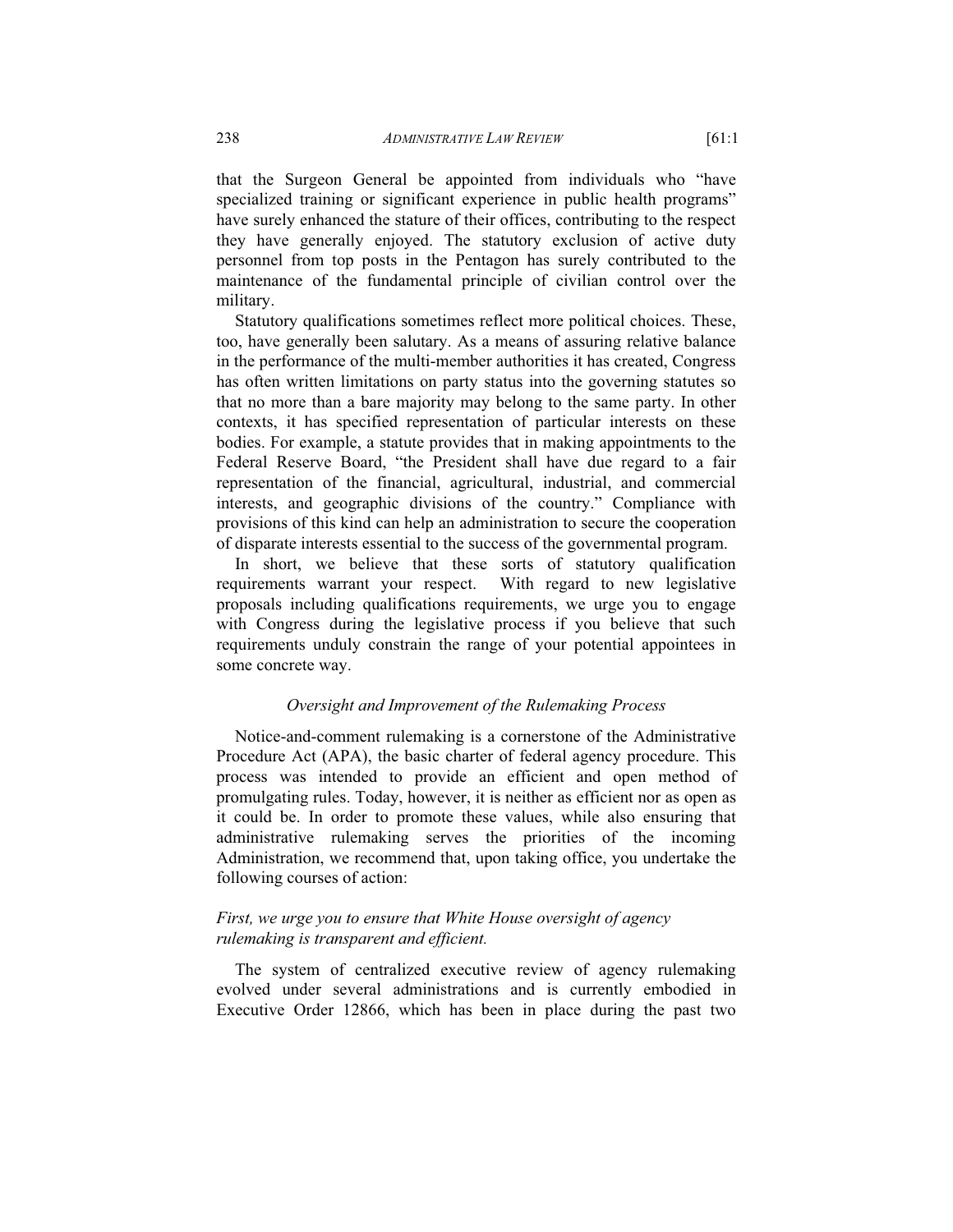presidential administrations, with limited amendments adopted in 2001 and 2007. The practice of White House oversight and coordination it reflects has longstanding bipartisan (and ABA) support as an important element in realizing the aims of efficient, coordinated, yet reasonably open administration in a democratic system.

The current system has two elements: coordination of the overall rulemaking programs of agencies and review of particular rulemaking proposals. Both elements are sound, but in their details may warrant reflective reconsideration. At the initial stage of setting priorities, your administration has important interests in coordination among agencies and in securing the priorities of your administration. Accordingly, we recommend that you make more effective use of the planning mechanism of Executive Order 12866 by convening the agency heads early in your administration to coordinate regulatory priorities. Other issues of possible concern at the initial stage include:

(i) whether the planning process strikes an effective and appropriate balance among the respective responsibilities of all its participants, including those whom you (with the Senate's blessing) will have made directly responsible for agency administration; and

(ii) whether additional measures of transparency might be warranted to assure the public's trust that decisions taken are grounded in proper concerns of public policy.

At the following stage, that of reviewing agency efforts in particular rulemakings, the important considerations are those of efficiency, faithfulness to underlying legislative mandate, and, again, political acceptability. At present, review is limited to "significant" regulatory actions and guidance documents (usually those with high economic consequences or important policy implications); we support maintaining this limitation in the interest of efficiency. Assiduous avoidance of delays and continuing respect for openness are also important elements in the process of centralized regulatory review.

## *Second, we urge you and Congress to join forces to rationalize and streamline the rulemaking process.*

Over time, both Congress and the executive have laden the process of informal rulemaking with multiple requirements for regulatory analysis. Viewed in isolation, a good case can be made for each of these requirements. Their cumulative effect, however, has been unfortunate. The addition of too many analytical requirements can detract from the seriousness with which any one is taken, deter the initiation of needed rulemaking, and induce agencies to rely on non-regulatory pronouncements that may be issued without public comment procedures but have real-world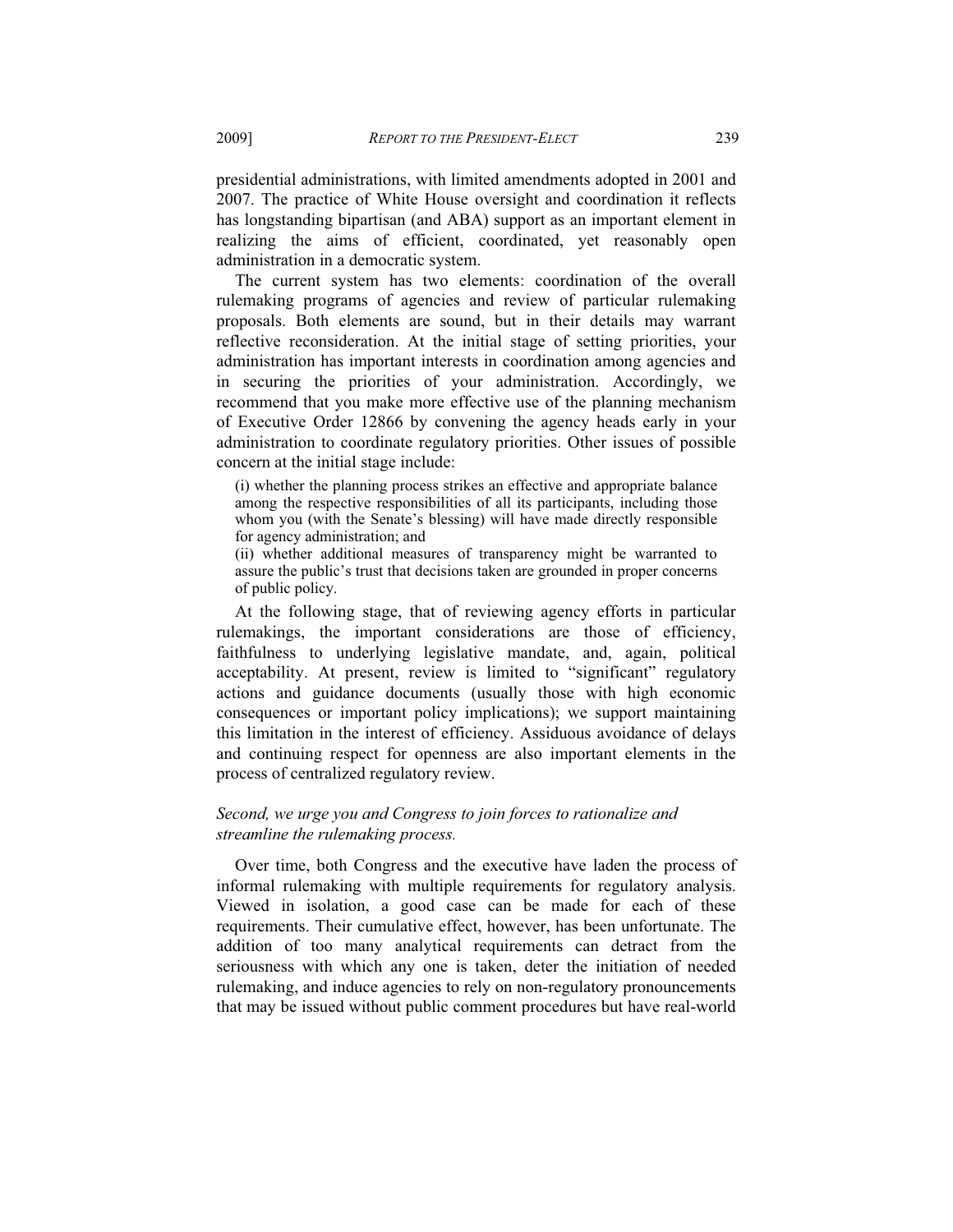effects. In 1992, the ABA House of Delegates highlighted these concerns when, at our Section's urging, it unanimously called upon the President and Congress to "exercise restraint in the overall number of required rulemaking impact analyses" and "assess the usefulness of existing and planned impact analyses."

The Section anticipates that the next four years will be a time of legislative as well as executive interest in rulemaking. In your interactions with Congress on these important issues, you and your Administration should work to replace the current patchwork of analytical requirements found in various statutes and Executive Orders with one coordinated statutory structure. This structure should work to relate rulemaking requirements to the importance of a given proceeding. "Rulemaking" is not an undifferentiated process—some rules have major economic or social consequences, while many others are relatively minor in scope and impact. Thus, detailed requirements should be reserved for rules of greatest importance, and uncomplicated procedures should be used for routine matters of less public significance.

We urge consideration, as part of that process, of the effectiveness of cost-benefit analysis in the regulatory oversight program. Cost-benefit analysis is valuable as a metric for understanding the economic impact of regulation; at the same time, the rulemaking proceedings within which it is conducted must ultimately culminate in a decision that implements the normative values embodied in the agency's enabling legislation. Controversies over the strengths, limitations, and consequences of costbenefit analysis as it actually operates in practice have given rise to a substantial literature, both academic and popular. The advent of a new presidential administration furnishes a very appropriate occasion for taking stock of that debate. Accordingly, we hope that you and your appointees will be attentive to these varying appraisals of cost-benefit analysis in the course of establishing your own administration's program for regulatory oversight.

#### *Third, we urge you to support the use of sound scientific risk assessment.*

Many agencies are responsible for regulating risks to health, safety, or the environment. In order for them to implement these missions, they must have adequate expertise in state-of-the-art risk and benefit assessment methods to support optimal risk management. Under the sponsorship of our Section, the ABA has developed a detailed recommendation containing principles for the use of risk assessment in the regulatory process. *See* http://www.abanet.org/adminlaw/risk02.pdf. The recommendation urges, for example, that risk assessments should be based on a careful analysis of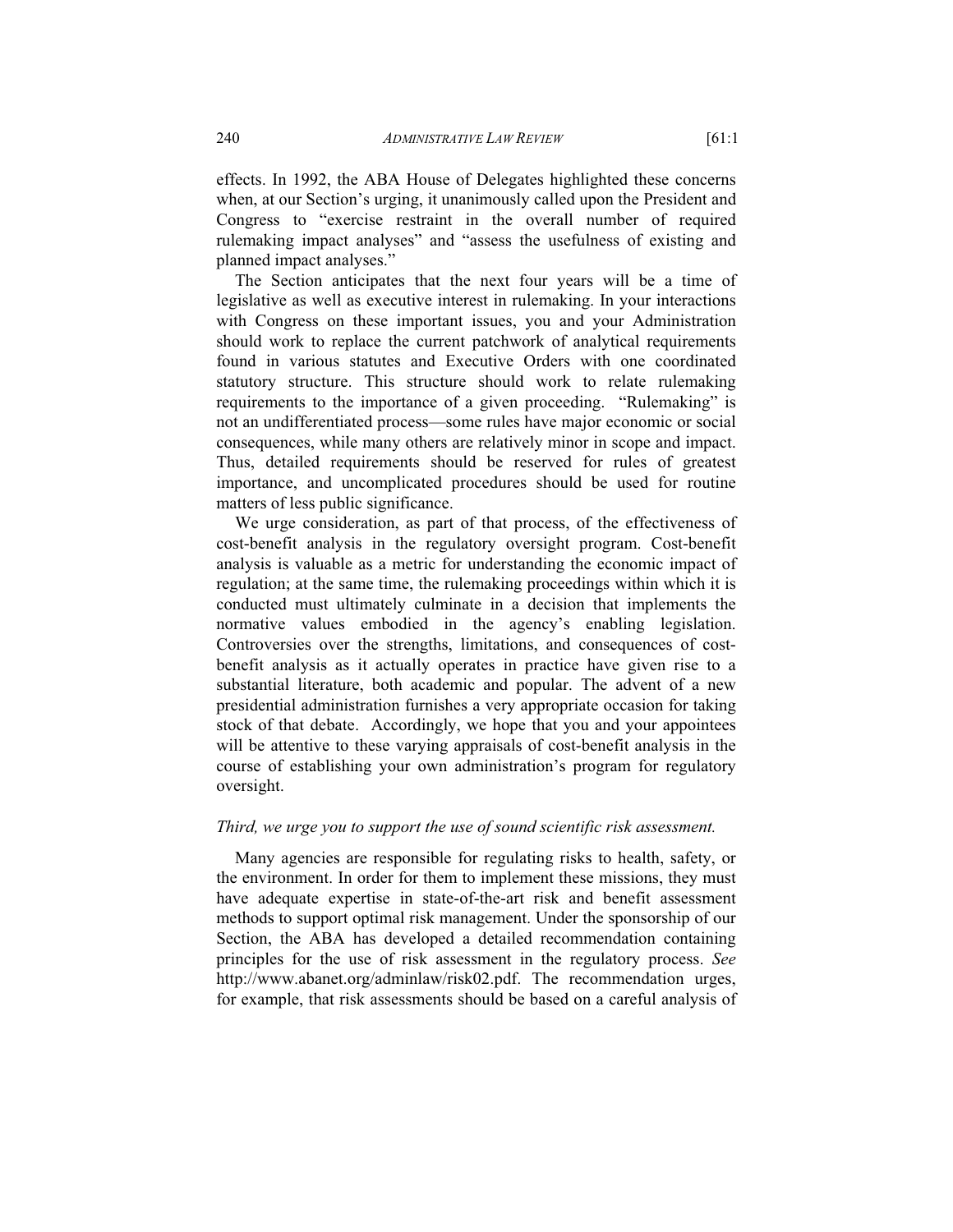the weight and quality of the scientific evidence, including such sitespecific and substance-specific information as may be available, as well as information about the range and likely distribution of risk. It also emphasizes that scientific findings and professional judgment in risk *assessments* should be explicitly distinguished from the policy judgments in risk *management*. In addition, the recommendation provides that the process should be kept as free as possible from political bias, and that risk assessments should explicitly acknowledge and explain the limitations of their methodology, data, and assumptions. As your incoming administration undertakes to familiarize itself with the challenges of risk assessment and risk management, we commend the ABA principles to its attention.

### *Fourth, we urge your Administration to aggressively advance the use of information and communication technologies in rulemaking.*

Effective use of such technologies can promote transparency, enhance the breadth and quality of public participation in regulatory decisionmaking, help agencies make better rules more efficiently, and provide (for the first time) readily accessible inter-agency and cross-agency rulemaking data for use in program oversight and evaluation.

Progress in technology-supported rulemaking ("e-rulemaking") has already begun with the creation, over the last six years, of a governmentwide electronic docket and database of rulemaking materials (the Federal Docket Management System, or "FDMS") and a web portal, regulations.gov, that allows the public to view and comment on proposed rules. To tap the full potential of e-rulemaking, however, much more needs to be done. A national blue-ribbon Committee on the Status and Future of Federal e-Rulemaking, established under the auspices of the Section, has concluded an 18-month study of FDMS and regulations.gov, and you will receive its report and recommendations. Here, we summarize some of its principal conclusions which we commend for your consideration.

- To gain the benefits of strong, centralized leadership, a lead agency should be charged with developing a core system for e-rulemaking to be shared by all agencies. Appropriations should be specifically dedicated to this task.
- To gain the benefits of individual agency initiative and experimentation, this core system should adopt an open architecture that encourages agencies to customize their e-rulemaking efforts in innovative ways designed to serve their particular stakeholders.
- To encourage development of an administrative culture that embraces e-rulemaking, your administration should ensure that agencies have the resources and leadership needed to comply with the E-Government Act of 2002, which, to the degree practicable,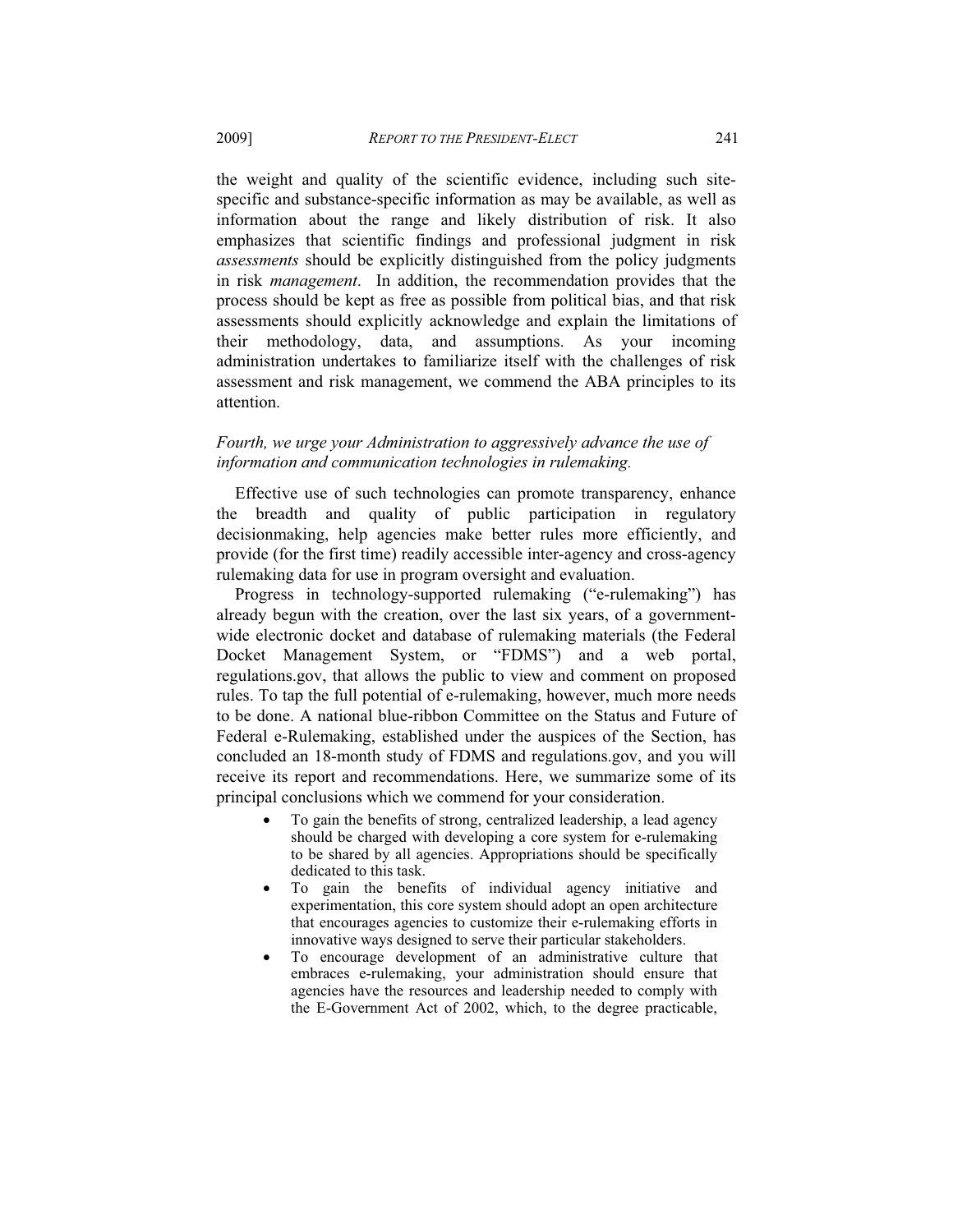requires agencies to make all materials in their rulemaking dockets promptly available on-line to the public.

To enhance public understanding of agency policies, agencies should use the on-line electronic libraries they are required to keep under the Electronic Freedom of Information Act to make available, and readily searchable, important yet often hard-to-find items such as general statements of policy and interpretive rules. Agencies that make such materials available in their own e-libraries should also make them available from the centralized FDMS so that both public users and users in other agencies can retrieve materials in either location through a single search request.

Finally, to help realize the goal of easy online access to rulemaking materials government-wide, we urge you to make efforts to bring the independent commissions into the cross-government system.

## *Fifth, we urge you to insist that agencies receive the funding they need for excellence in science and technology.*

When regulatory priorities and programs are grounded in robust scientific and technical analysis, the benefits are enormous; conversely, the risks of debilitated, under-performing programs are enormous—indeed, they are increasingly apparent. Over the years, Congressional mandates and regulatory demands on many agencies have grown dramatically, but these demands often have not been matched by adequate funding. The burgeoning growth in scientific techniques and understanding only heightens the hurdles facing the agencies.

Agencies that regulate risks to health, safety and the environment touch the lives, health and well-being of all Americans and have a major impact on the economy and security of our nation. Other countries around the world traditionally have looked to the United States for leadership on scientifically sound, risk-based regulation. Federal agencies will not be able to fulfill their missions if their expertise and organizational structure are weak. Effective regulation and American leadership in the world on regulatory issues surely will not be possible if the agencies cannot even keep pace with scientific advances. Our nation is at risk if the scientific and technical expertise of the agencies is inadequate.

For example, the Food and Drug Administration—and until recently the Consumer Product Safety Commission—have not been adequately funded to address important safety challenges during a time when international trade has dramatically increased and public confidence has fallen. EPA has not been adequately funded to implement chemicals management initiatives even as chemicals management policy is changing around the world.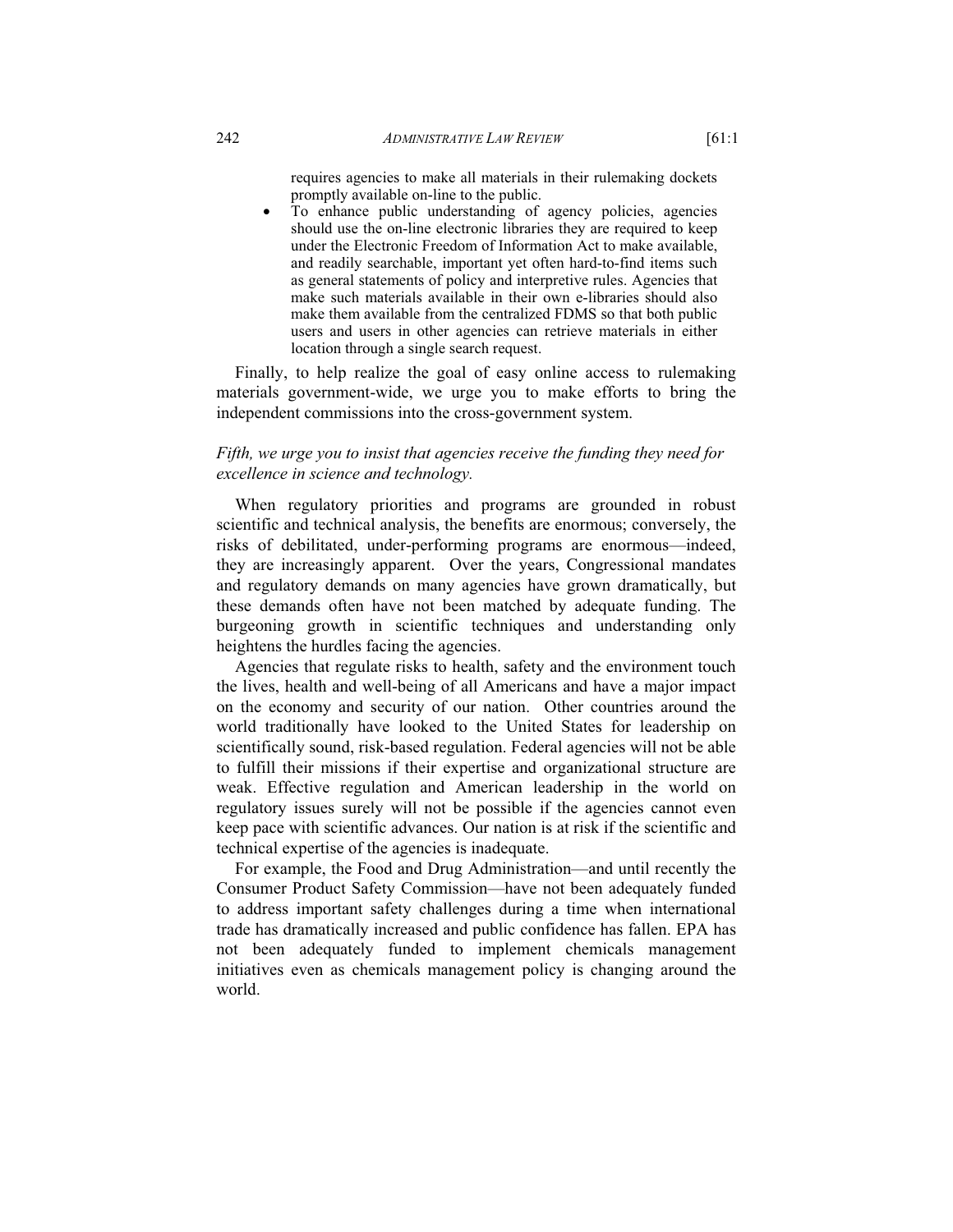Consider a recent report by FDA's Science Board raising alarm that FDA cannot fulfill its mission because its scientific base has eroded, its scientific organizational structure is weak, its scientific workforce does not have sufficient capacity and capability, and its information technology infrastructure is inadequate. A crucial part of the problem is the lack of resources during a time of revolutionary change in science and everincreasing demands on the agency. The result is reactive priority-setting and a fire-fighting regulatory posture instead of a culture of proactive regulatory science.

As FDA's Science Board stated: "Inadequately trained scientists are generally risk-averse, and tend to give no decision, a slow decision or, even worse, the wrong decision on regulatory approval or disapproval." Adequate resources are imperative to bolster the agencies' science capacity and capability, to implement cutting-edge approaches to modeling, risk assessment and data analysis, and to bolster agencies' information infrastructure.

## *Sixth, we urge you to ensure that attention be given to improving the management of the regulatory process.*

The development of regulations is a complex task that necessarily draws on a variety of technical disciplines and requires the coordination of multiple levels within an agency and among agencies. Moreover, agencies are expected to work with interested stakeholders in developing and implementing regulatory objectives. The efficient operation of government and the ability of an administration to achieve its policy goals require that this process be managed appropriately. The management of regulation currently enjoys little support in the form of funding, research, technical innovation, and career development from the President, Congress, the public management, and academic communities. But it is essential. It requires, among other things, knowledge, techniques, and experience needed for effective engagement of internal and external stakeholders. Because of the importance of rulemaking, we recommend that you, as the new President, should ensure that management of the regulatory process will occupy a more prominent position in major government-wide management initiatives and programs.

#### *Preemption of State Law by Agency Action*

Since the earliest days of the Republic, there have been conflicts between federal and state regulation of the same matters. In part as a result of congressional ambiguity, federal agency preemption of state law remains a nationally important issue. Of particular concern to many have been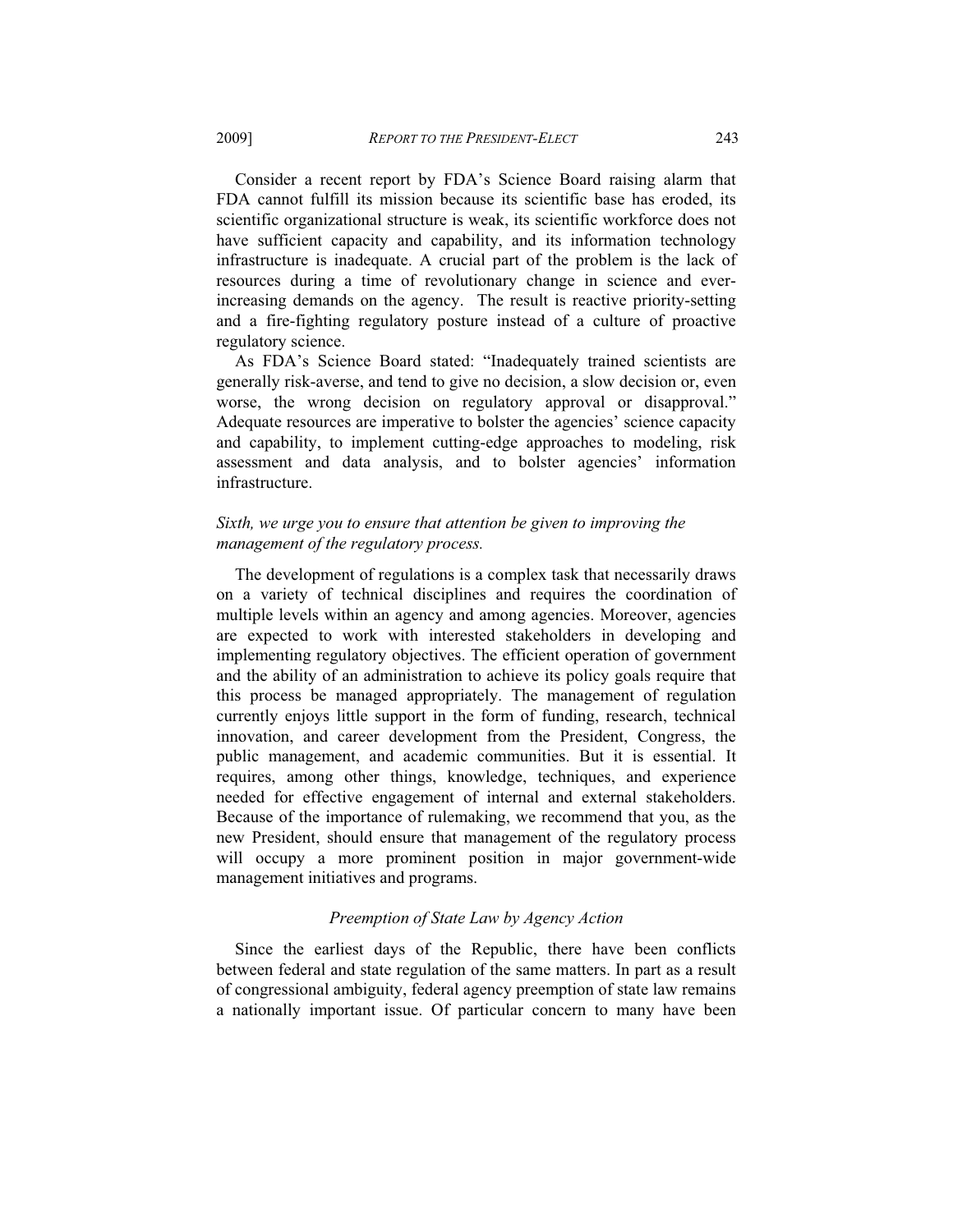statements by agencies asserting that their regulations preempt state tort law, despite the absence of clear statutory language mandating or authorizing such preemption. It is not our purpose to take a side in these debates. Rather, it is our hope that, whatever policies your administration may pursue, agencies subject to your direction will deal with this issue in a manner that is explicit, transparent, and open to public participation, particularly the participation of those state entities most directly affected by possible preemption. The ABA has long recommended that federal agencies should clearly and explicitly address preemption issues in the course of regulatory decisionmaking.

The ABA has also recommended that when an agency proposes to preempt a state law or regulation, it should attempt to provide affected states notice and an opportunity for appropriate participation in the proceedings. Similar provisions have been incorporated into a series of presidential executive orders culminating in EO 12988 and EO 13132, both issued by President Clinton and continued by President Bush.

It is fair to say that agencies have not faithfully adhered to these principles. We do believe, however, that preemption is important enough that state and local officials should be informed of proposed agency actions that may have preemptive effect and should be offered an opportunity to consult with the agencies about those proposed actions. Moreover, in any proposed or final rule or order, an agency should, where relevant and to the extent feasible, include express language regarding what it believes is the preemptive effect of its action and the source of the authority for such preemptive effect. Such clarity and publicity will aid regulated entities, regulatory beneficiaries, state and local officials, and courts in determining the meaning and effect of federal regulations.

### *Enhancing the Legitimacy and Uniformity of Agency Adjudications*

## *We urge you to support legislation that would enhance both the legitimacy and uniformity of agency adjudicatory decisions.*

When the Administrative Procedure Act was enacted in 1946, its adjudication provisions set forth a standard package of procedures, including use of independent, impartial hearing examiners, a hearing process, and separation of the functions of investigation, prosecution, and decision. At the time, there was a widespread expectation that when agencies were required by statute to provide hearings in adjudications, the hearings would have to comply with these new provisions, particularly the mandate for an independent, impartial decisionmaker and separation of functions.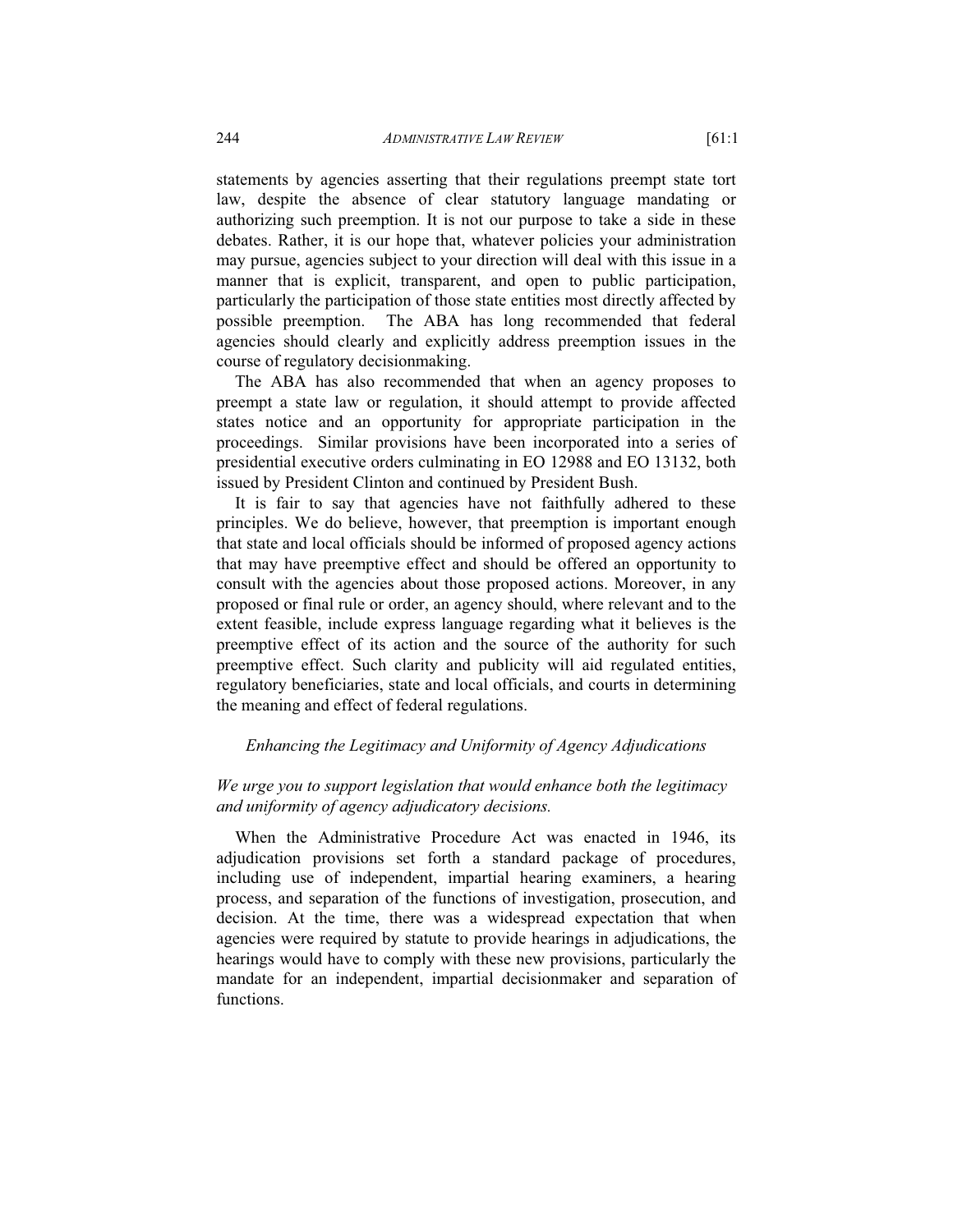The Act also specifies, however, that these procedural protections are required only for adjudications "required by statute to be determined on the record after opportunity for an agency hearing." Many courts—including the D.C. Circuit—have ceded broad discretion to agencies to determine for themselves whether the language of their organic statutes triggers application of APA formal adjudication requirements. As a result, even when conducting hearings in matters where the decisionmaker is limited by statute to the record created by the parties, many agencies have managed to avoid the APA's adjudication procedures.

In 2005, the American Bar Association adopted Resolution 114, urging Congress to provide the APA protections of an impartial decisionmaker (not necessarily an Administrative Law Judge), separation of functions, and prohibition on *ex parte* contacts to all non-APA statutory hearings in which the decisions are to be made based upon the evidence compiled in the statutorily required hearing. We urge you to support enactment of legislation embodying these requirements.

## *Administrative Conference of the United States*

# *We urge you to promote the revival of the Administrative Conference of the United States (ACUS), a governmental entity that systematically promoted improvements in the administrative process.*

For over 25 years, ACUS advised the federal government on and coordinated important reforms to the administrative procedural law that is the backbone of federal regulation. ACUS enjoyed strong bipartisan support and assisted all three branches of government from 1964 until it lost its funding during the appropriations process in 1995. Its underlying statutory authority remains, however.

ACUS was a bargain—it employed a very small staff and attracted numerous academic consultants, on an as-needed basis, who received very modest payment for engaging in substantial research tasks. ACUS also leveraged the volunteer efforts of a great many administrative law luminaries—government officials, private lawyers, judges, and academics—who served in a variety of capacities and attended semiannual meetings for no compensation beyond travel reimbursement. The result, as former OMB Director James Miller noted, was a highly productive forum in which experienced persons deliberated with breadth of input, depth of knowledge, and common interest in developing consensus-based recommendations. As explained in a detailed Congressional Research Service (CRS) memo in September 2005, and follow up testimony in 2007, ACUS proved to be an extremely useful and cost-effective agency. Indeed,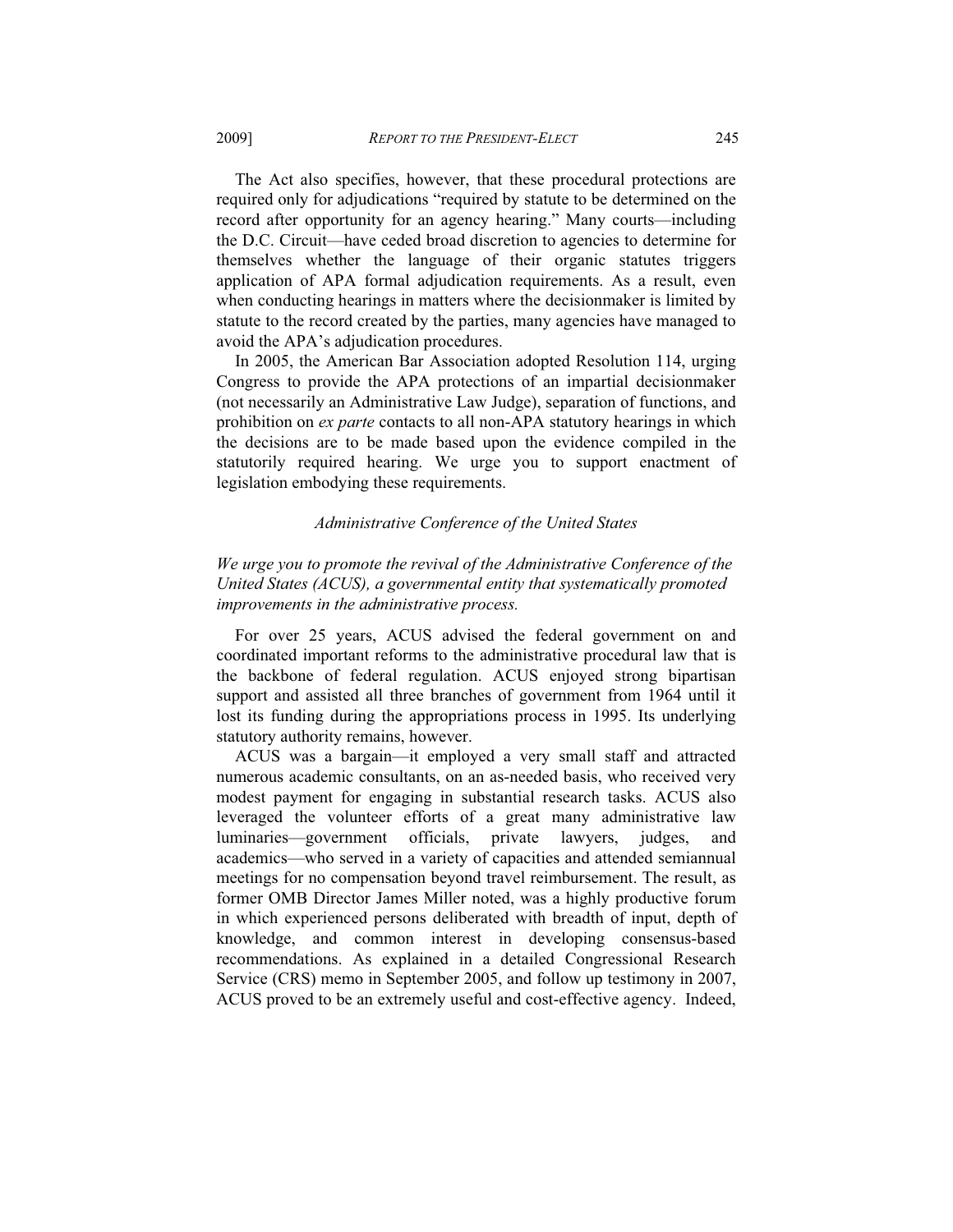federal agencies currently are spending more money to address issues that ACUS could resolve than ACUS's entire proposed budget.

A large proportion of the Administrative Conference's recommendations eventually achieved implementation in whole or part. As a result, the Conference generated significant improvements in the administrative process. For example, it prepared influential studies and recommendations on such subjects as Social Security procedures, Freedom of Information Act reforms, user fees, and procedural aspects of protecting whistle blowers in the health and safety areas. It was at the forefront of encouraging agency use of alternative dispute resolution (ADR) techniques which can save considerable resources. The Conference took a leading role in drafting the Administrative Dispute Resolution Act and the Negotiated Rulemaking Act, and then worked to build agencies' capacities to implement those statutes, offering expertise and training opportunities beyond the scope of what an individual agency could do alone.

In 2004, Congress held hearings on ACUS reauthorization during which all six witnesses—including Supreme Court Justices Stephen Breyer and Antonin Scalia—praised the work and cost-effectiveness of the agency. Following those hearings, Congress unanimously approved bipartisan legislation to reauthorize and resurrect the agency, which President Bush signed into law on October 30, 2004. Regrettably, funds were not appropriated before the reauthorization period expired at the end of FY 2007. Therefore, new legislation was introduced with bipartisan support in September 2007, H.R. 3564, to renew ACUS' reauthorization through FY 2011. The President signed the bill, as amended, into law on July 30, 2008, as Public Law 110-290.

Since ACUS ceased operation, no entity in the executive branch regularly convenes officials from across the government, along with interested private practitioners and academics, to deliberate about how to improve the fairness and effectiveness of administration. Such a forum for collegial self-critique and development of best practices is eminently desirable. In this regard, two points are of critical importance: First, the Conference did not and would not have the authority to implement any of its recommendations; rather, its only role was to provide advice for others to consider and implement when and where they believe it is appropriate. Secondly, ACUS assiduously avoided political issues. Its recommendations addressed only the administrative process and not broader political issues as to whether governmental action should or should not be taken on the basis of broader policy considerations.

An adequately funded ACUS would provide a forum that could craft nonpartisan solutions to a host of pressing administrative law and regulatory controversies. These include the role of science in agency